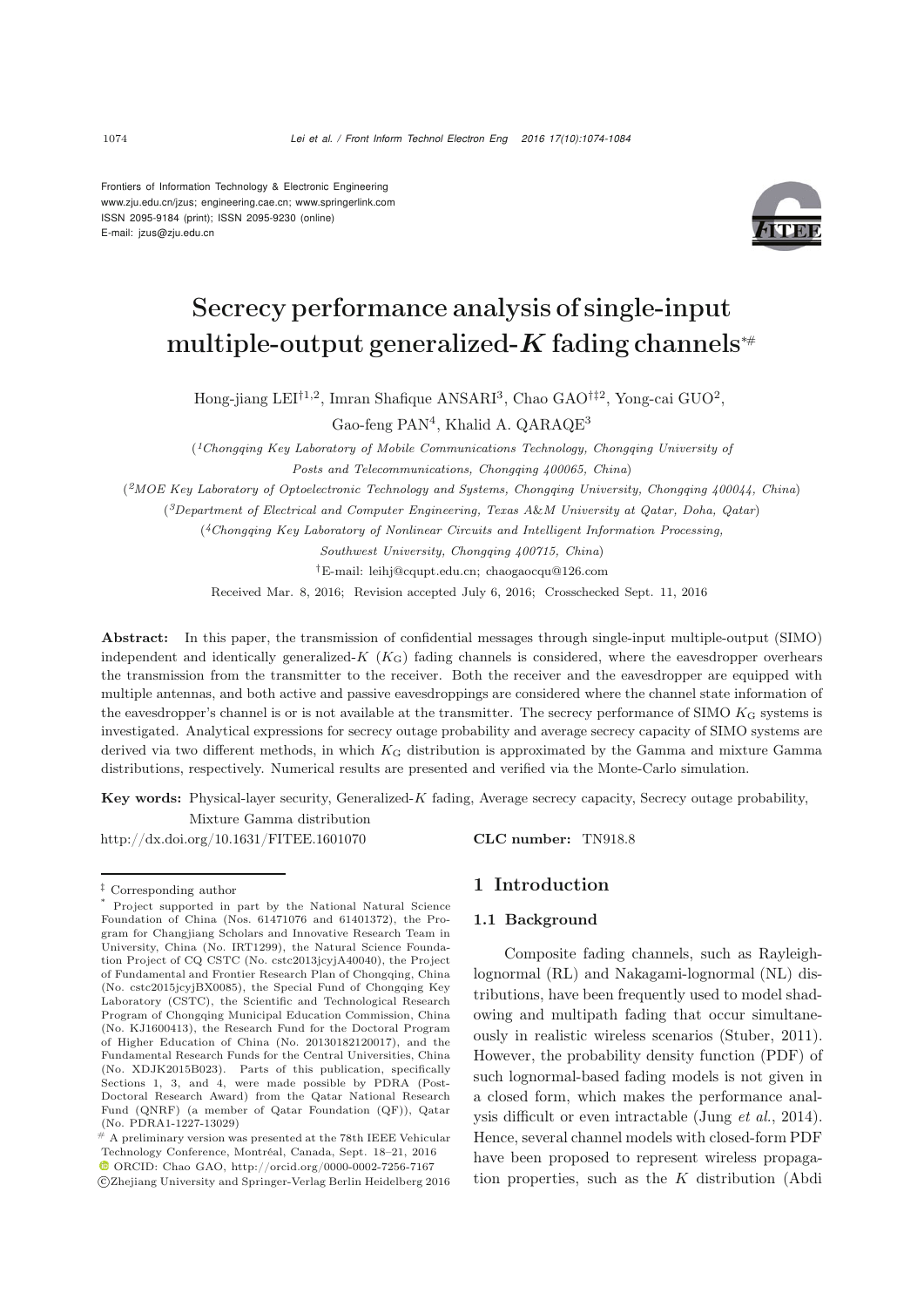and Kaveh, [1998](#page-8-0); [Bithas and Rontogiannis, 2015\)](#page-9-2), generalized-K  $(K_G)$  distribution [\(Shankar](#page-9-3), [2004\)](#page-9-3), and G-distribution [\(Laourine](#page-9-4) *et al.*, [2009\)](#page-9-4). Among these,  $K_G$  distribution has been used quite extensively as can be seen from the open literature, and the reason behind this is the fact that various fading scenarios are covered in the closed form within the  $K_G$  distribution simply by adjusting two parameters [\(Shankar](#page-9-3), [2004](#page-9-3)). For example, the performance of two-way amplify-and-forward (AF) relaying systems over cascaded  $K_G$  fading channels was analyzed by [Yadav and Upadhyay](#page-9-5) [\(2013](#page-9-5)), and the expressions for both upper and lower bounds for outage probability were derived.

Traditional communications use cryptographic encryption and decryption methods in the upper layers of wireless network protocol stacks to provide information security. Differing from the traditional approach, physical-layer security was identified as a promising strategy that offers secure communication by smartly exploiting the fading of the channels [\(Yang](#page-9-6) *et al.*, [2015\)](#page-9-6). Recently, extensive efforts have been devoted to exploring the physical-layer secrecy performance over fading channels. [Ata and Altunbaş](#page-9-7) [\(2015](#page-9-7)) analyzed the relay antenna selection problem in a vehicle-to-vehicle communication system employing physical-layer network coding with the AF scheme and obtained the lower and upper bounds of the end-to-end signal-to-noise ratio (SNR) and the cumulative density functions (CDFs). The secrecy performance of the classic Wyner's wiretap model over the generalized Gamma fading channels was analyzed, and the closed-form expressions for the probability of strictly positive secrecy capacity (SPSC) and the lower bound of secrecy outage probability (SOP) were derived by Lei *[et al.](#page-9-8)* [\(2015b](#page-9-8)). The performance of secure communications over non-smallscale fading channels was investigated, and approximate closed-form expressions for the average secrecy capacity (ASC), SOP, and SPSC over independent log-normal fading, correlated log-normal fading, and independent composite fading channels were derived by Pan *[et al.](#page-9-9)* [\(2016\)](#page-9-9). Zou *et al.* (2013; 2015a) proposed several optimal relay selection schemes to improve the physical-layer security in wireless cooperative networks and cognitive radio networks, respectively. Zou *[et al.](#page-9-10)* [\(2015b](#page-9-10)) presented several diversity techniques for improving wireless security against eavesdropping attacks. The secrecy outage probability and diversity performances of a multi-user multi-eavesdropper cellular network were studied by [Jiang](#page-9-11) *et al.* [\(2015](#page-9-11)). Liu *[et al.](#page-9-12)* [\(2016](#page-9-12)) investigated the secrecy performance of cognitive radio systems over Rayleigh and log-normal fading channels in the presence of one eavesdropper, and derived exact and approximate closed-form expressions for the SOP. However, no study focuses on the physical-layer security over  $K_G$  fading channels. [Based](#page-8-1) [on](#page-8-1) [results](#page-8-1) [of](#page-8-1) Al-Ahmadi and Yanikomero[glu](#page-9-13) [\(2010b](#page-8-1)[\)](#page-9-13) [and](#page-9-13) Chatzidiamantis and Karagiannidis [\(2011](#page-9-13)), Lei *[et al.](#page-9-14)* [\(2015a](#page-9-14)) studied the secrecy performance over single-input multiple-output (SIMO)  $K_G$  fading channels and derived the closed-form expressions for the ASC, the bound of the SOP, and the SPSC. Through modeling the SNR over  $K_G$  channels with a mixture Gamma (MG) distribution, Lei *[et al.](#page-9-15)* [\(2016a](#page-9-15)) analyzed the secrecy performance for the classic Wyner's model over  $K_G$  fading channels.

#### 1.2 Motivation and contributions

In this study, the secrecy performance of SIMO  $K_G$  systems is investigated. The main contributions of our work are listed as follows:

1. In the first method, the sum of independent  $K_G$  random variables (RVs) is approximated by a Gamma RV, and new expressions for the ASC, the bound of the SOP, and the SPSC over SIMO  $K_G$ fading channels are derived.

2. In the second method, the  $K_G$  distribution is approximated by the MG distribution, and new closed-form expressions for ASC and SOP over SIMO  $K_G$  fading channels are derived.

3. The asymptotic SOP, the secrecy diversity order, and the secrecy array gain are derived.

These novel expressions provide a unified form that can handle several of the well-known composite fading environments as special or limiting cases. The two methods demonstrated in our work will be a helpful reference for researchers dealing with  $K<sub>G</sub>$ fading channels, especially with the physical-layer security issues in  $K_G$  fading scenarios.

## 2 System model

We consider a wiretap radio network, in which the transmitter  $(S)$  communicates with the legitimate receiver  $(D)$  under the malicious attempt of the eavesdropper  $(E)$ , as shown in Fig. 1. It is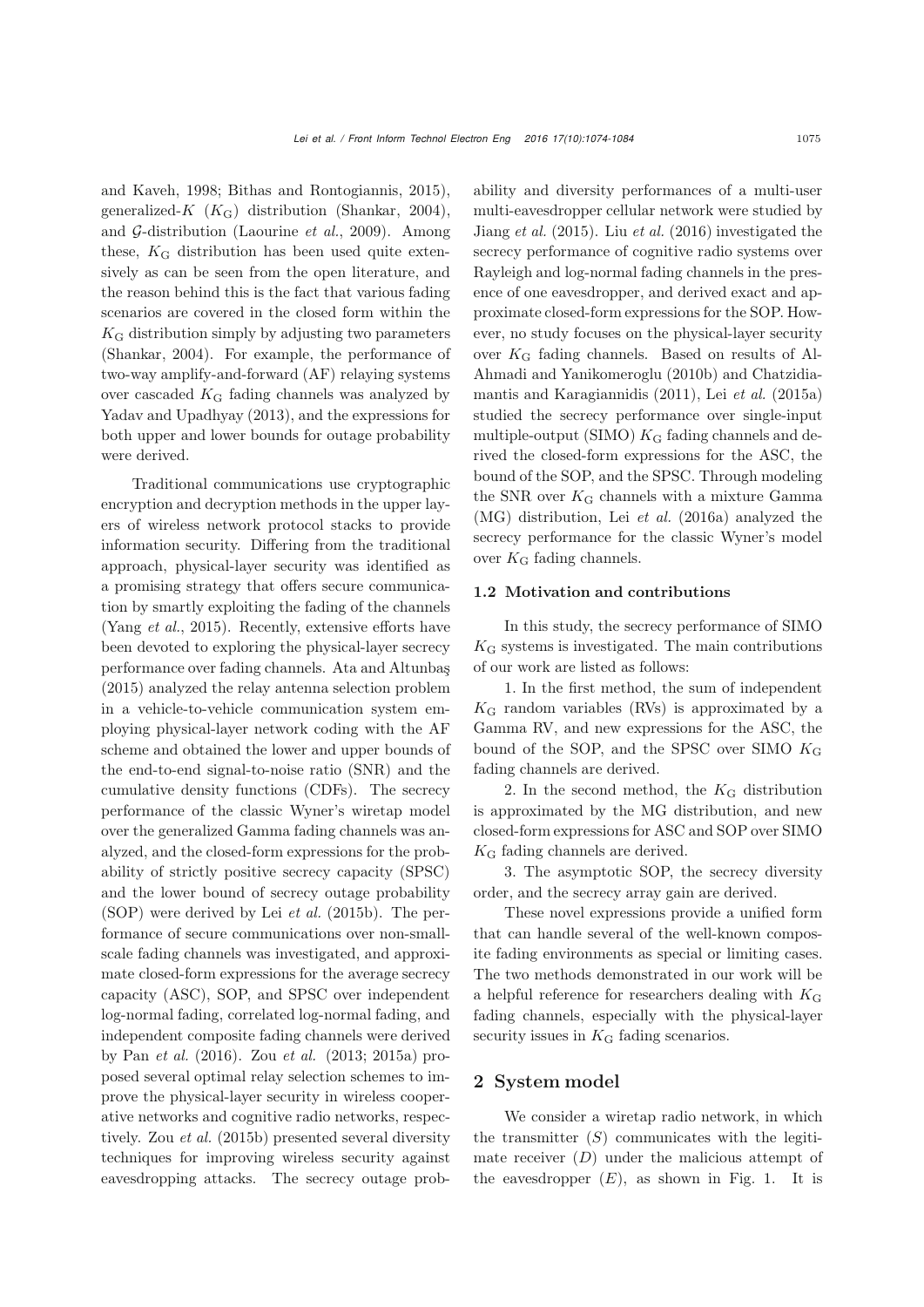assumed that  $S$  is equipped with a single antenna, and D and E are equipped with  $N_D$  ( $N_D \geq 1$ ) and  $N_E$  ( $N_E \geq 1$ ) antennas, respectively. Furthermore, we assume that both the main and eavesdropper channels undergo independent and identically distributed (i.i.d.) quasi-static  $K_G$  fading. The PDF and CDF of the SNR over a  $K<sub>G</sub>$  channel are respectively given by [\(Bithas](#page-9-16) *et al.*, [2006\)](#page-9-16)

<span id="page-2-0"></span>
$$
f_i(\gamma) = \frac{2\Xi_i^{\frac{\beta_i+1}{2}}}{\Gamma(m_i)\Gamma(k_i)} \gamma^{\frac{\beta_i-1}{2}} K_{\alpha_i} \left(2\sqrt{\Xi_i\gamma}\right), \quad (1)
$$

<span id="page-2-1"></span>
$$
F_i(\gamma) = \pi \csc(\pi \alpha_i)
$$

$$
\cdot \left( \frac{(\Xi_i \gamma)^{m_i} {}_1F_2(m_i; 1 - \alpha_i, 1 + m_i; \Xi_i \gamma)}{\Gamma(k_i) \Gamma(1 - \alpha_i) \Gamma(1 + m_i)} - \frac{(\Xi_i \gamma)^{k_i} {}_1F_2(k_i; 1 + \alpha_i, 1 + k_i; \Xi_i \gamma)}{\Gamma(m_i) \Gamma(1 + \alpha_i) \Gamma(1 + k_i)} \right),
$$
(2)

where  $\Gamma(\cdot)$  is the Gamma function,  $i \in \{D, E\},\$  $m_i$  and  $k_i$  are the fading parameters of the main and eavesdropper channels respectively, and  $\gamma$  is the SNR. Both  $m_i$  and  $k_i$  are limited to integer values,  $\alpha_i = k_i - m_i$ ,  $\beta_i = k_i + m_i - 1$ ,  $\Xi_i = m_i k_i / \bar{\gamma}_i$  with  $\bar{\gamma}_i$  being the average SNR of the main and eavesdropper channels,  $K_a(\cdot)$  is the modified Bessel function of order a, and  ${}_{p}F_{q}(a;b;c)$  is the generalized hyper-geometric function as defined in Eq. (9.14.2) in [Gradshteyn and Ryzhik](#page-9-17) [\(2007\)](#page-9-17).



Fig. 1 System model demonstrating a source (*S*), a legitimate destination (*D*), and an eavesdropper (*E*). The receivers are equipped with multiple antennas

It is assumed that the maximal radio combining (MRC) scheme is adopted at the destination. Then the instantaneous SNR at  $D$  (or  $E$ ) can be expressed as

<span id="page-2-3"></span>
$$
\gamma_i = \sum_{j=1}^{N_i} \gamma_{i,j},\tag{3}
$$

where  $i \in \{D, E\}$  and  $\gamma_{i,j}$  signifies the instantaneous SNR at the jth antenna of  $D$  (or  $E$ ).

## 3 Statistical properties

Although the  $K_G$  distribution has a closedform PDF compared with RL and NL distributions, the modified Bessel function (contained in Eq. [\(1\)](#page-2-0)) makes the performance analysis of  $K_G$  channels complicated and difficult. [As](#page-8-2) [pointed](#page-8-2) [out](#page-8-2) [in](#page-8-2) Al-Ah[madi](#page-9-18) [and](#page-9-18) [Yanikomeroglu](#page-9-18) [\(2010a](#page-8-2)[\)](#page-9-18) [and](#page-9-18) Atapattu *et al.* [\(2011\)](#page-9-18), it is not straightforward to deal with the CDF expression  $(Eq. (2))$  $(Eq. (2))$  $(Eq. (2))$ , which contains the hypergeometric functions, to derive the distributions of  $\gamma_i$ .

Several methods have been proposed to avoid such difficulties and to significantly simplify the performance analysis of composite fading channels. It was testified that both a single  $K_G$  RV and the sum of independent  $K_G$  RVs can be closely approximated by a [single](#page-8-2) [Gamma](#page-8-2) [RV](#page-8-2) [\(](#page-8-2)Al-Ahmadi and Yanikomeroglu, [2010a](#page-8-2)). [Atapattu](#page-9-18) *et al.* [\(2011](#page-9-18)) proposed an MG distribution to model the SNR of the wireless composite fading channels and analyzed the ergodic capacity of diversity reception schemes over  $K_G$  fading channels. The MG distribution is composed of a weighted sum of Gamma distributions that can approximate the  $K_G$  distribution as well as a variety of other fading distributions with high accuracy by adjusting its parameters. The high accuracy of this method was testified by Cheng (2013) and Jung *et al.* (2013; 2014). The PDF and CDF via two different methods are given in this section. For simplicity, we refer to these two methods as 'Gammabased' and 'mixture Gamma-based', respectively.

#### 3.1 Gamma-based method

Al-Ahmadi and Yanikomeroglu [\(2010a](#page-8-2)) showed that the sum of independent  $K<sub>G</sub>$  random variables can be approximated by a Gamma RV. The PDF of  $\gamma_i$  with the Gamma-based [method](#page-8-2) [is](#page-8-2) [given](#page-8-2) [as](#page-8-2) [\(](#page-8-2)Al-Ahmadi and Yanikomeroglu, [2010a](#page-8-2))

<span id="page-2-2"></span>
$$
f_i(\gamma) = \frac{\theta_i^{-\rho_i}}{\Gamma(\rho_i)} \gamma^{\rho_i - 1} \exp\left(-\frac{\gamma}{\theta_i}\right),\tag{4}
$$

where  $i \in \{D, E\}, \theta_i = (AF_i - \varepsilon_i) \overline{\gamma}_i, \rho_i = \frac{N_i}{AF_i - \varepsilon_i},$  $AF_i = \frac{1}{m_i} + \frac{1}{k_i}$  $\frac{1}{k_i} + \frac{1}{m_i}$  $\frac{1}{m_i k_i}$ , and  $\varepsilon_i$  is the adjustment parameter [\(Al-Ahmadi and Yanikomeroglu, 2010a](#page-8-2)).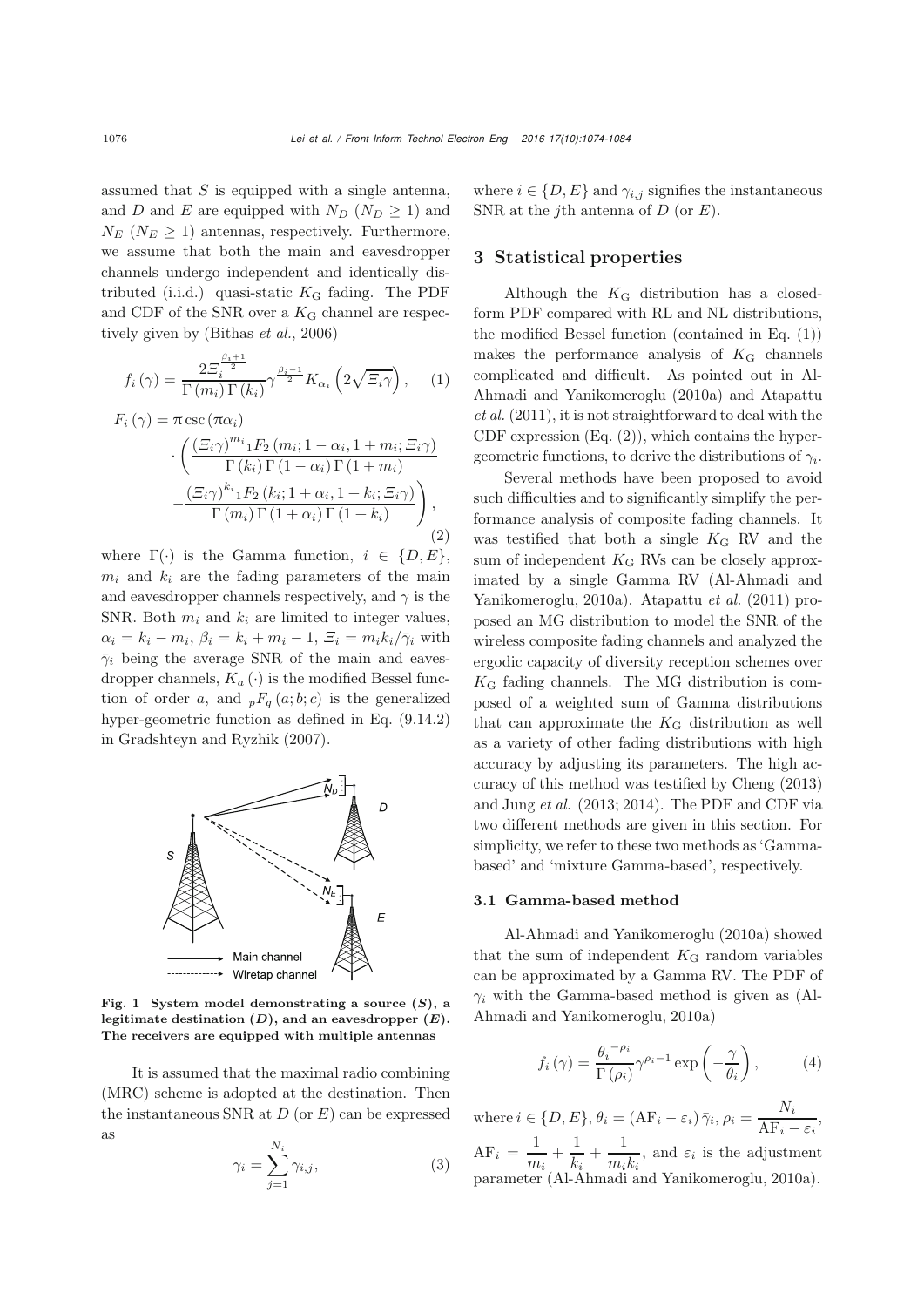Using [Eq.](#page-9-17)  $(4)$  [above](#page-9-17) [and](#page-9-17) Eq.  $(3.351.1)$  [in](#page-9-17) Grad-shteyn and Ryzhik [\(2007\)](#page-9-17), the CDF of  $\gamma_i$  is obtained as

<span id="page-3-0"></span>
$$
F_i(\gamma) = \frac{1}{\Gamma(\rho_i)} \gamma\left(\rho_i, \frac{\gamma}{\theta_i}\right),\tag{5}
$$

where  $\Upsilon(\alpha, x) = \int_0^x \exp(-t) t^{\alpha - 1} dt$  is the wellknown lower incomplete Gamma function, which is defined by Eq. (8.350.1) in [Gradshteyn and Ryzhik](#page-9-17) [\(2007](#page-9-17)).

## 3.2 Mixture Gamma-based method

Atapattu *et al.* [\(2011](#page-9-18)) proposed the MG distribution to model the SNR of the  $K_G$  channels. The high accuracy of this method was testified by [Cheng](#page-9-19) [\(2013](#page-9-19)) and Jung *et al.* (2013; 2014). The PDF of  $\gamma_i$ is derived with the MG-based method in Lemma 1. Lemma 1 (Lei *[et al.](#page-9-20)*, [2016b](#page-9-20)) The PDF and CDF of  $\gamma_i, i \in \{D, E\}$  are given by

$$
f_i(\gamma) = (\Gamma(m_i))^{N_i} \sum_{S_i} B_i \sum_{j=1}^L \sum_{l=1}^{n_{i,j}m_i} \left( \frac{R_{jl}}{(l-1)!} \right)
$$

$$
\cdot \gamma^{l-1} \exp(-\varsigma_{i,j}\gamma) \Bigg), \tag{6}
$$

$$
F_i(\gamma) = (\Gamma(m_i))^{N_i} \sum_{S_i} B_i \sum_{j=1}^L \sum_{l=1}^{n_{i,j}m_i} \left( \frac{R_{jl}}{(l-1)!} \right)
$$

$$
\cdot \left( \zeta_{i,j} \right)^{-l} \Upsilon(l, \zeta_{i,j} \gamma) \Bigg), \tag{7}
$$

where  $i \in \{D, E\}$ ,  $R_{jl}$  denotes the coefficient which can be obtained by Eq.  $(18)$  in Lei *[et al.](#page-9-20)*  $(2016b)$ ,

$$
B_{i} = \begin{pmatrix} N_{i} \\ n_{i,1}, n_{i,2}, \dots, n_{i,L} \end{pmatrix} \left( \prod_{1 \leq j \leq L}^{L} (\alpha_{i,j})^{n_{i,j}} \right),
$$
  

$$
\begin{pmatrix} N_{i} \\ n_{i,1}, n_{i,2}, \dots, n_{i,L} \end{pmatrix} = \frac{N_{i}!}{\prod_{j=1}^{L} (n_{i,j})!},
$$
  

$$
S_{i} = \begin{cases} (n_{i,1}, n_{i,2}, \dots, n_{i,L}) \left| \sum_{j=1}^{L} n_{i,j} = N_{i} \right|, \\ \sum_{v=1}^{L} N (\theta_{i,v} \Gamma(m_{i}) (\zeta_{i,v})^{-m_{i}}), \\ \zeta_{i,j} = \frac{\Xi_{i}}{\prod_{j=1}^{L} N(\theta_{i,v} \Gamma(m_{i}) (\zeta_{i,v})^{-m_{i}})}{\Gamma(m_{i}) \Gamma(k_{i})}, \end{cases}
$$

 $\omega_j$  and  $t_j$  are the weight factor and the abscissas for the Gaussian−Laguerre integration (Abramowitz

and Stegun, [1972\)](#page-8-3) respectively, and  $L$  is the number of terms.

**Lemma 2** In the high SNR regime with  $\bar{\gamma}_D \to \infty$ , the asymptotic PDF and CDF of  $\gamma_D$  are given by

<span id="page-3-5"></span><span id="page-3-4"></span>
$$
f_D^{\infty}(\gamma) = \eta \,\gamma^{m_D N_D - 1},\tag{8}
$$

$$
F_D^{\infty}(\gamma) = \frac{\eta}{m_D N_D} \gamma^{m_D N_D},\tag{9}
$$

where 
$$
\eta = \frac{\lambda^{N_D} (\Gamma(m_D))^{N_D}}{(m_D N_D - 1)!}
$$
 and  $\lambda = \sum_{s=1}^{L} \alpha_{D,s}$ .  
The proof is given in Appendix.

## [4 Averag](#page-8-3)e secrecy capacity analysis

In this section, we consider active eavesdropping scenarios, where the full channel state information (CSI) of both the main and eavesdropper channels are available at S [\(Wang](#page-9-21) *et al.*, [2014](#page-9-21)). In such a scenario,  $S$  can adapt the achievable secrecy rate  $R<sub>s</sub>$  such that  $R<sub>s</sub> \leq C<sub>s</sub>$ , where  $C<sub>s</sub>$  is the maximum achievable secrecy rate, i.e., secrecy capacity, and can be characterized as [\(Bloch](#page-9-22) *et al.*, [2008\)](#page-9-22)

<span id="page-3-2"></span>
$$
C_{\rm s}(\gamma_D, \gamma_E) = \max\left\{\ln\left(1 + \gamma_D\right) - \ln\left(1 + \gamma_E\right), 0\right\},\tag{10}
$$

<span id="page-3-3"></span>where  $\ln (1 + \gamma_D)$  and  $\ln (1 + \gamma_E)$  are the capacities of the main and eavesdropper channels, respectively.

Then the ASC can be given by

$$
\overline{C}_{s} = \int_{0}^{\infty} \int_{0}^{\infty} C_{s} (\gamma_{D}, \gamma_{E}) f(\gamma_{D}, \gamma_{E}) d\gamma_{D} d\gamma_{E}
$$
\n
$$
= \underbrace{\int_{0}^{\infty} \ln (1 + \gamma_{D}) f_{D}(\gamma_{D}) F_{E}(\gamma_{D}) d\gamma_{D}}_{I_{1}} + \underbrace{\int_{0}^{\infty} \ln (1 + \gamma_{E}) f_{E}(\gamma_{E}) F_{D}(\gamma_{E}) d\gamma_{E}}_{I_{2}} - \underbrace{\int_{0}^{\infty} \ln (1 + \gamma_{E}) f_{E}(\gamma_{E}) d\gamma_{E}}_{I_{3}}, \qquad (11)
$$

<span id="page-3-1"></span>where  $f(\gamma_D, \gamma_E) = f_D(\gamma_D) f_E(\gamma_E)$  is the joint PDF of  $\gamma_D$  and  $\gamma_E$ .

In the following, we give the derivation of  $I_1$ ,  $I_2$ , and  $I_3$  by using the Gamma-based and MG-based methods.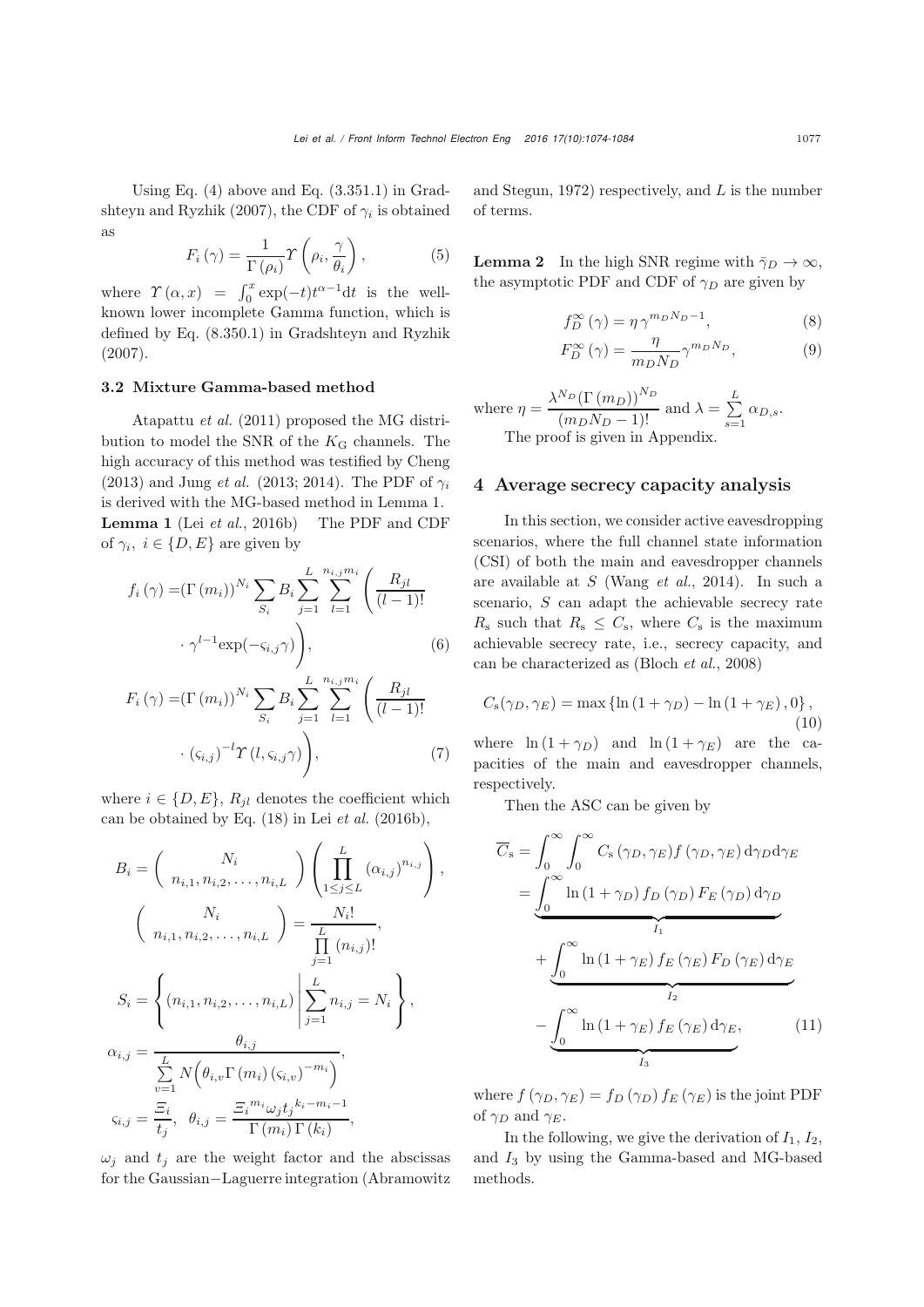## 4.1 Gamma-based method

Substituting Eqs.  $(4)$  and  $(5)$  into Eq.  $(11)$ , we obtain

$$
I_1 = \int_0^\infty \ln(1 + \gamma_D) F_E(\gamma_D) f_D(\gamma_D) d\gamma_D
$$
  
= 
$$
\frac{\theta_D^{-\rho_D}}{\Gamma(\rho_D) \Gamma(\rho_E)} \cdot \int_0^\infty \frac{\gamma_D^{\rho_D - 1} \ln(1 + \gamma_D)}{\exp(\gamma_D/\theta_D)} \gamma\left(\rho_E, \frac{\gamma_D}{\theta_E}\right) d\gamma_D.
$$
(12)

By using Eqs. (8) and (9) in Lei *[et al.](#page-9-8)* [\(2015b\)](#page-9-8) and Eq. (11) in [Adamchik and Marichev](#page-8-4) [\(1990\)](#page-8-4), the logarithmic, exponential, and incomplete Gamma functions can be expressed in terms of Meijer's G-function as

$$
\ln\left(1+\gamma_D\right) = G_{2,2}^{1,2} \left[\gamma_D \left| \begin{array}{c} 1,1\\1,0 \end{array} \right],\right. \tag{13}
$$

$$
\exp\left(-\frac{\gamma_D}{\theta_D}\right) = G_{0,1}^{1,0} \left[\frac{\gamma_D}{\theta_D} \Big|_{0}^{-}\right],\tag{14}
$$

$$
\Upsilon\left(\rho_E, \frac{\gamma_D}{\theta_E}\right) = G_{1,2}^{1,1} \left[\frac{\gamma_D}{\theta_E} \Big|_{\rho_E,0}^1\right].
$$
 (15)

Using Eq. (9.31.5) in [Gradshteyn and Ryzhik](#page-9-17) [\(2007\)](#page-9-17), we deduce

$$
\gamma_D{}^{\rho_D - 1} G_{0,1}^{1,0} \left[ \frac{\gamma_D}{\theta_D} \Big|_0^-\right] = \theta_D{}^{\rho_D - 1} G_{0,1}^{1,0} \left[ \frac{\gamma_D}{\theta_D} \Big|_{\rho_D - 1}^-\right].
$$
\n(16)

Hence, using Eq. (20) in Lei *[et al.](#page-9-14)* [\(2015a\)](#page-9-14), we obtain the closed-form expression of  $I_1$  in terms of the extended generalized bivariate Meijer's G-function (EGBMGF) as [\(Ansari](#page-8-5) *et al.*, [2011\)](#page-8-5)

$$
I_{1} = \frac{\theta_{D}^{-\rho_{D}}}{\Gamma(\rho_{D})\Gamma(\rho_{E})} \theta_{D}^{\rho_{D}-1} \int_{0}^{\infty} G_{2,2}^{1,2} \left[ \gamma_{D} \Big|_{1,0}^{1,1} \right]
$$

$$
\cdot G_{0,1}^{1,0} \left[ \frac{\gamma_{D}}{\theta_{D}} \Big|_{\rho_{D}-1}^{-1} \right] G_{1,2}^{1,1} \left[ \frac{\gamma_{D}}{\theta_{E}} \Big|_{\rho_{E},0}^{1} \right] d\gamma_{D}
$$

$$
= \frac{1}{\Gamma(\rho_{D})\Gamma(\rho_{E})}
$$

$$
\cdot G_{1,0:2,2:1,2}^{1,0:1,2:1,1} \left( \rho_{D} \Big|_{1,0}^{1,1} \Big|_{\rho_{E},0} \Big| \theta_{D}, \frac{\theta_{D}}{\theta_{E}} \right). (17)
$$

Similarly, we obtain the closed-form expression of  $I_2$  as

$$
I_2 = \int_0^\infty \ln(1 + \gamma_E) f_E(\gamma_E) F_D(\gamma_E) d\gamma_E
$$
  
= 
$$
\frac{1}{\Gamma(\rho_D) \Gamma(\rho_E)}
$$
  

$$
\cdot G_{1,0:2,2:1,2}^{1,0:1,2:1,1} \left( \rho_E \left| \begin{array}{l} 1,1 \\ 1,0 \end{array} \right| \rho_D, 0 \left| \theta_E, \frac{\theta_E}{\theta_D} \right. \right). (18)
$$

Now, substituting Eq. (4) into Eq. (9) and using Eqs. (11) and (21) in [Adamchik and Marichev](#page-8-4) [\(1990\)](#page-8-4), we obtain the closed-form expression of  $I_3$  as

$$
I_3 = \int_0^\infty \ln(1 + \gamma_E) f_E(\gamma_E) d\gamma_E
$$
  
\n
$$
= \frac{\theta_E^{-\rho_E}}{\Gamma(\rho_E)} \int_0^\infty \ln(1 + \gamma_E) \gamma_E^{\rho_E - 1} \exp\left(-\frac{\gamma_E}{\theta_E}\right) d\gamma_E
$$
  
\n
$$
= \frac{\theta_E^{-\rho_E}}{\Gamma(\rho_E)} \int_0^\infty \gamma_E^{\rho_E - 1} G_{2,2}^{1,2} \left[\gamma_E \mid_{1,0}^{1,1} \right] G_{0,1}^{1,0} \left[\frac{\gamma_E}{\theta_E} \mid_0^-\right] d\gamma_E
$$
  
\n
$$
= \frac{\theta_E^{-\rho_E}}{\Gamma(\rho_E)} G_{2,3}^{3,1} \left[\frac{1}{\theta_E} \mid_{0, -\rho_E, -\rho_E}^{-\rho_E}\right].
$$
 (19)

<span id="page-4-1"></span>Therefore, the ASC is obtained by substituting Eqs.  $(17)$ – $(19)$  into Eq.  $(11)$ .

#### 4.2 Mixture Gamma-based method

Substituting Eqs. [\(6\)](#page-3-2) and [\(7\)](#page-3-3) into Eq. [\(11\)](#page-3-1) and using Eq. (21) in [Adamchik and Marichev](#page-8-4) [\(1990\)](#page-8-4), we obtain

$$
I_{1} = \int_{0}^{\infty} \ln(1 + \gamma_{D}) f_{D}(\gamma_{D}) F_{E}(\gamma_{D}) d\gamma_{D}
$$
  
=  $A \sum_{S_{D}} \sum_{S_{E}} B \sum_{j=1}^{L} \sum_{l=1}^{n_{D,j} m_{D}} \sum_{s=1}^{L} \sum_{t=1}^{n_{E,s} m_{E}} \frac{R_{jl} R_{st} \xi_{1}}{(l-1)!(\varsigma_{E,s})^{t}},$   
(20)

<span id="page-4-2"></span>where  $A = (\Gamma(m_D))^{N_D} (\Gamma(m_E))^{N_E}$ ,  $B = B_D B_E$ ,  $R_{jl}$  and  $R_{st}$  are coefficients which can be obtained by Eq. (18) in Lei *[et al.](#page-9-20)* [\(2016b\)](#page-9-20), and

$$
\xi_1 = G_{2,3}^{3,1} \left[ \varsigma_{D,j} \Big|_{0,-l,-l}^{-l,1-l} \right] \n- \sum_{p=0}^{t-1} \frac{\left( \varsigma_{E,s} \right)^p}{p!} G_{2,3}^{3,1} \left[ \varsigma_{D,j} + \varsigma_{E,s} \Big|_{0,-l-p,-l-p}^{-l-p} \right].
$$

Similarly, we obtain the closed-form expression of  $I_2$  as

<span id="page-4-0"></span>
$$
I_2 = \int_0^\infty \ln(1 + \gamma_E) f_E(\gamma_E) F_D(\gamma_E) d\gamma_E
$$
  
=  $A \sum_{S_D} \sum_{S_E} B \sum_{j=1}^L \sum_{l=1}^{n_{D,j} m_D} \sum_{s=1}^L \sum_{t=1}^{n_{E,s} m_E} \frac{R_{jl} R_{st} \xi_2}{(t-1)! (\varsigma_{D,j})^l},$   
(21)

where

$$
\xi_2 = G_{2,3}^{3,1} \left[ \varsigma_{E,s} \left| \begin{matrix} -t, 1-t \\ 0, -t, -t \end{matrix} \right| \right] - \sum_{p=0}^{l-1} \frac{\left( \varsigma_{D,j} \right)^p}{p!} G_{2,3}^{3,1} \left[ \varsigma_{D,j} + \varsigma_{E,s} \left| \begin{matrix} -p-t, 1-p-t \\ 0, -p-t, -p-t \end{matrix} \right| \right].
$$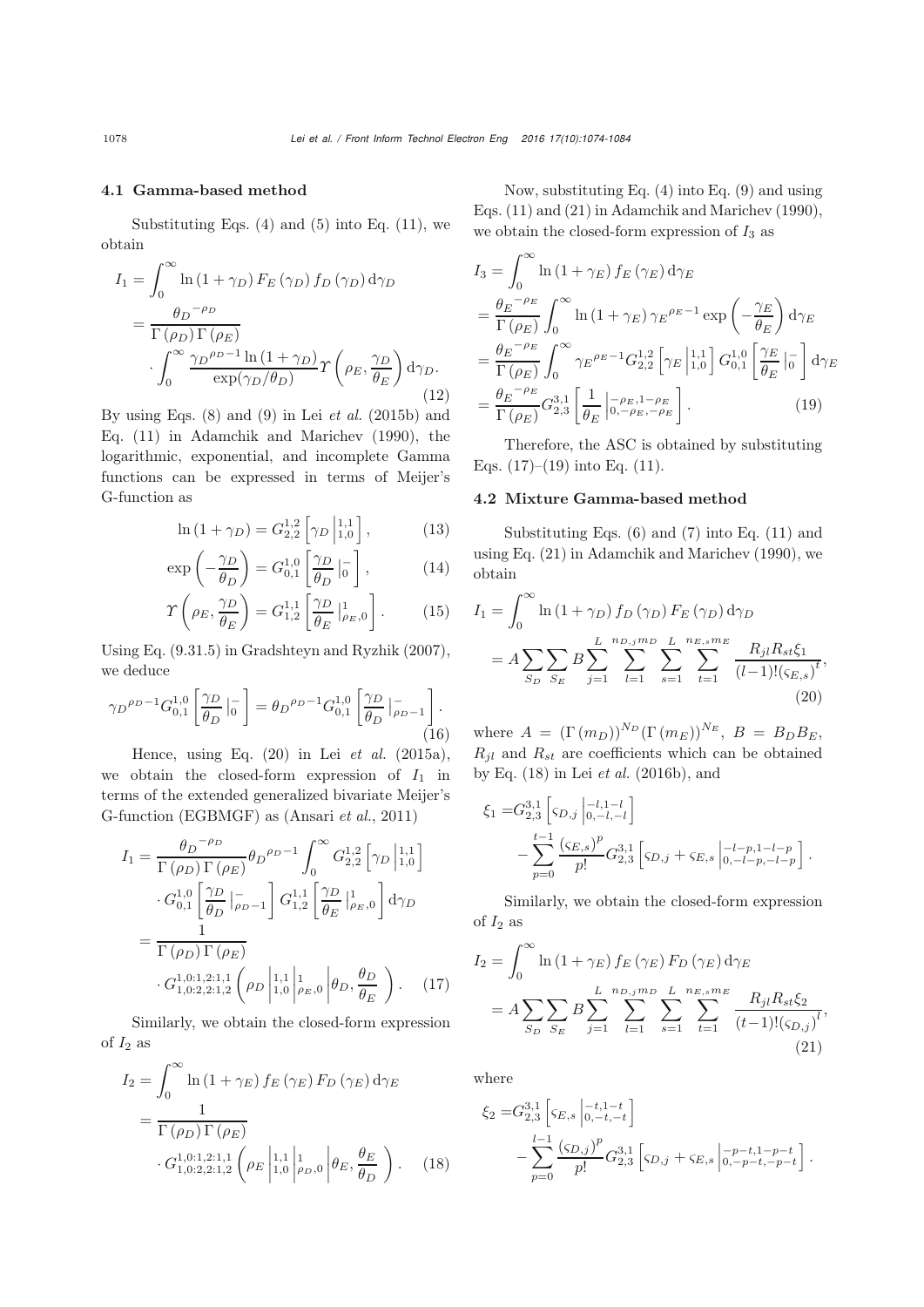Now, substituting Eq.  $(6)$  into Eq.  $(11)$ , we obtain

$$
I_3 = \int_0^\infty \ln(1 + \gamma_E) f_E(\gamma_E) d\gamma_E
$$
  
=  $(\Gamma(m_E))^{N_E} \sum_{S_E} B_E \sum_{s=1}^L \sum_{t=1}^{n_{E,s} m_E} \frac{R_{st}}{(t-1)!}$   
 $\cdot G_{2,3}^{3,1} [\varsigma_{E,s} |_{0,-t,-t}^{-t}] .$  (22)

Substituting Eqs.  $(20)$ – $(22)$  into Eq.  $(11)$ , the closed-form expression for the ASC for this scenario is obtained.

# 5 Secrecy outage probability analysis

In this section, we consider passive eavesdropping scenarios, where  $S$  has no CSI about the eavesdropper's channel [\(Wang](#page-9-21) *et al.*, [2014](#page-9-21)). In such a scenario, S has no choice but to encode the confidential data [into](#page-9-21) [codewords](#page-9-21) [with](#page-9-21) [a](#page-9-21) [constant](#page-9-21) [rate](#page-9-21)  $R<sub>s</sub>$  (Wang *et al.*, [2014\)](#page-9-21). If  $R_s \leq C_s$ , perfect secrecy can be achieved; otherwise, information theoretic security is compromised. The SOP is a useful performance metric to evaluate the secrecy performance of such scenarios, which can be expressed as [\(Bloch](#page-9-22) *et al.*, [2008](#page-9-22))

$$
P_{\text{out}} = \Pr \{ C_{\text{s}} (\gamma_D, \gamma_E) \le R_{\text{s}} \}
$$
  
=  $\Pr \{ \gamma_D \le \Theta \gamma_E + \Theta - 1 \}$   
=  $\int_0^\infty F_D (\Theta \gamma_E + \Theta - 1) f_E (\gamma_E) d\gamma_E$ , (23)

where  $R_s$   $(R_s \geq 0)$  is the target secrecy capacity threshold and  $\Theta = \exp(R_{\rm s}) \geq 1$ .

#### 5.1 Gamma-based method

By substituting Eqs.  $(4)$  and  $(5)$  into Eq.  $(23)$ , we obtain

$$
P_{\text{out}} = \int_0^\infty F_D \left(\Theta \gamma_E + \Theta - 1\right) f_E \left(\gamma_E\right) d\gamma_E
$$
  
= 
$$
\frac{\theta_E^{-\rho_E}}{\Gamma(\rho_D) \Gamma(\rho_E)}
$$
  

$$
\cdot \int_0^\infty \frac{\gamma_E^{\rho_E - 1}}{\exp(\gamma_E/\theta_E)} \gamma\left(\rho_D, \frac{\Theta \gamma_E + \Theta - 1}{\theta_D}\right) d\gamma_E.
$$
 (24)

The integral in Eq. [\(24\)](#page-5-2) is not available in the exact closed form because of the shift in the incomplete Gamma function  $(\rho_i, i \in \{D, E\})$  in Eq. [\(5\)](#page-3-0) is not an integer). Hence, we derive the lower bound of the SOP by adopting a similar method proposed in [Liu](#page-9-23) [\(2013\)](#page-9-23) and Lei *[et al.](#page-9-8)* [\(2015b\)](#page-9-8), i.e.,

$$
P_{\text{out}} = P \{ \gamma_D \le \Theta \gamma_E + \Theta - 1 \}
$$
  
\n
$$
\ge P_{\text{out}}^{\text{L}} = P \{ \gamma_D \le \Theta \gamma_E \}
$$
  
\n
$$
= \int_0^\infty F_D (\Theta \gamma_E) f_E (\gamma_E) d\gamma_E.
$$
 (25)

<span id="page-5-0"></span>Now, using Eqs. [\(4\)](#page-2-2), [\(5\)](#page-3-0), and Eq. (2.10.3.2) in [Prudnikov](#page-9-24) *et al.* [\(1992](#page-9-24)), we obtain the lower bound of the SOP as

$$
P_{\text{out}}^{\text{L}} = \int_{0}^{\infty} F_{D} \left(\Theta \gamma_{E}\right) f_{E} \left(\gamma_{E}\right) d\gamma_{E}
$$
  
= 
$$
\frac{\theta_{E}^{-\rho_{E}}}{\Gamma\left(\rho_{D}\right) \Gamma\left(\rho_{E}\right)}
$$

$$
\cdot \int_{0}^{\infty} \frac{\gamma_{E}^{\rho_{E}-1}}{\exp(\gamma_{E}/\theta_{E})} \Upsilon\left(\rho_{D}, \frac{\Theta \gamma_{E}}{\theta_{D}}\right) d\gamma_{E}
$$

$$
= \frac{\Gamma\left(\rho_{E} + \rho_{D}\right)}{\rho_{D} \Gamma\left(\rho_{E}\right) \Gamma\left(\rho_{D}\right)} \left(\frac{\Theta \theta_{E}}{\theta_{D}}\right)^{\rho_{D}}
$$

$$
\cdot {}_{2}F_{1} \left(\rho_{D}, \rho_{E} + \rho_{D}; \rho_{D} + 1; -\frac{\theta_{E}\Theta}{\theta_{D}}\right), (26)
$$

<span id="page-5-3"></span>where  ${}_2F_1(a, b; c; z)$  is the Gauss hyper-geometric function, a[s](#page-9-17) [defined](#page-9-17) [in](#page-9-17) [Eq.](#page-9-17) [\(9.100\)](#page-9-17) [in](#page-9-17) Gradshteyn and Ryzhik [\(2007\)](#page-9-17).

#### 5.2 Mixture Gamma-based method

<span id="page-5-1"></span>By substituting Eqs.  $(6)$  and  $(7)$  into Eq.  $(23)$ and using Eq. (8.352.4) in [Gradshteyn and Ryzhik](#page-9-17) [\(2007](#page-9-17)), we obtain

$$
P_{\text{out}} = \int_0^\infty F_D (\Theta \gamma_E + \Theta - 1) f_E (\gamma_E) d\gamma_E
$$
  
=  $A \sum_{S_D} \sum_{S_E} B \sum_{j=1}^L \sum_{l=1}^{n_{D,j} m_D} \sum_{s=1}^L \sum_{t=1}^{n_{E,s} m_E} \frac{R_{jl} R_{st} \xi_3}{(t-1)!(s_{D,j})^l},$   
(27)

where

<span id="page-5-4"></span><span id="page-5-2"></span>
$$
\xi_3 = \int_0^\infty \gamma_E^{t-1} \exp\left(-\varsigma_{E,s}\gamma_E\right)
$$

$$
\cdot \left(1 - \sum_{p=0}^{l-1} \frac{\left(\varsigma_{D,j}\right)^p (\Theta \gamma_E + \Theta - 1)^p}{p! \exp\left(\varsigma_{D,j} \left(\Theta \gamma_E + \Theta - 1\right)\right)}\right) d\gamma_E.
$$
\n(28)

Using Eqs. (1.111) and (3.326.2) in Gradshteyn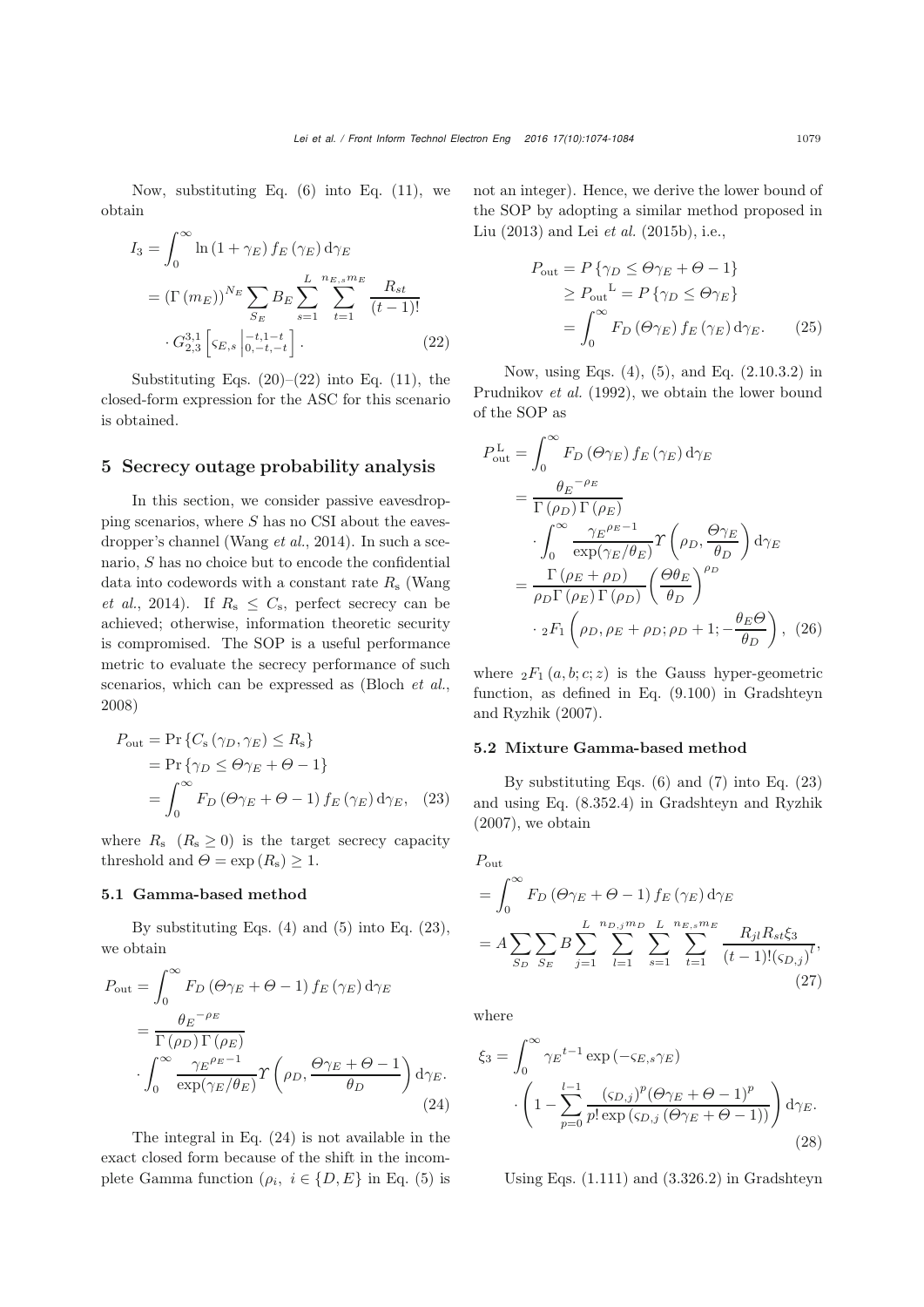and Ryzhik [\(2007\)](#page-9-17), we obtain

$$
\xi_3 = \frac{\Gamma(t)}{\left(\varsigma_{E,s}\right)^t} - \exp(-\varsigma_{D,j}(\Theta - 1))
$$

$$
\cdot \sum_{p=0}^{l-1} \sum_{v=0}^p \binom{p}{v} \frac{\Theta^v(\Theta - 1)^{p-v} \Gamma(t+v)}{p!(\varsigma_{D,j})^{-p}(\varsigma_{E,s} + \Theta \varsigma_{D,j})^{t+v}},
$$
  
where 
$$
\binom{p}{v} = \frac{p!}{v!(p-v)!}.
$$

## 5.3 Asymptotic secrecy outage probability

[The](#page-9-21) [asymptotic](#page-9-21) [SOP](#page-9-21) [can](#page-9-21) [be](#page-9-21) [expressed](#page-9-21) [as](#page-9-21) [\(](#page-9-21)Wang *et al.*, [2014\)](#page-9-21)

<span id="page-6-0"></span>
$$
P_{\text{out}}^{\infty} = \left(G_{\text{a}} \bar{\gamma}_D\right)^{-G_{\text{d}}} + o\left(\bar{\gamma}_D^{-G_{\text{d}}}\right),\tag{29}
$$

where  $G_d$  refers to the secrecy diversity order, which determines the slope of the asymptotic outage probability curve, and  $G_a$  refers to the secrecy array gain, which characterizes the SNR advantage of the asymptotic SOP relative to the reference curve  $\bar{\gamma}_D^{-G_d}$ .

Substituting Eq. [\(9\)](#page-3-4) into Eq. [\(23\)](#page-5-1) and using the multinomial t[heorem](#page-9-17) [and](#page-9-17) [Eq.](#page-9-17) [\(3.326.2\)](#page-9-17) [in](#page-9-17) Gradshteyn and Ryzhik [\(2007](#page-9-17)), we obtain

$$
P_{\text{out}}^{\infty} = \int_{0}^{\infty} F_{D} \left(\Theta \gamma_{E} + \Theta - 1\right) f_{E} \left(\gamma_{E}\right) d\gamma_{E}
$$
  
\n
$$
= \frac{\eta \left(\Gamma \left(m_{E}\right)\right)^{N_{E}}}{m_{D} N_{D}} \sum_{S_{E}} B_{E} \sum_{s=1}^{L} \sum_{t=1}^{n_{E,s} m_{E}} \frac{R_{st}}{(t-1)!}
$$
  
\n
$$
\cdot \int_{0}^{\infty} \left(\Theta \gamma_{E} + \Theta - 1\right)^{m_{D} N_{D}} \cdot \gamma_{E}^{-t-1} \exp\left(-\varsigma_{E,s} \gamma_{E}\right) d\gamma_{E}
$$
  
\n
$$
= \frac{\eta \left(\Gamma \left(m_{E}\right)\right)^{N_{E}}}{m_{D} N_{D}} \sum_{S_{E}} B_{E} \sum_{s=1}^{L} \sum_{t=1}^{n_{E,s} m_{E}} \frac{R_{st}}{(t-1)!} \xi_{s}^{\infty}, \tag{30}
$$

where  $\xi_3^{\infty} = \sum_{j=0}^{m_D N_D} \begin{pmatrix} m_D N_D \\ j \end{pmatrix}$  $\bigg(\frac{\partial^j \Gamma(j+t)}{\partial x^j} \bigg)$  $\frac{1}{\left(\zeta_{E,s}\right)^{j+t}}$ 

Henceforth, based on Eqs. [\(29\)](#page-6-0) and [\(30\)](#page-6-1) and the definitions of  $\lambda$ ,  $\eta$ , the secrecy diversity order and the secrecy array gain are obtained as

$$
G_{\rm d} = N_D m_D, \tag{31}
$$

$$
G_{a} = \left(\frac{\mu(\Gamma(m_{E}))^{N_{E}}}{m_{D}N_{D}} \sum_{S_{E}} B_{E}\right)
$$

$$
\cdot \sum_{s=1}^{L} \sum_{t=1}^{n_{E,s}m_{E}} \frac{R_{st}\xi_{3}^{\infty}}{(t-1)!}\right)^{-\frac{1}{N_{D}m_{D}}}, \quad (32)
$$

where

$$
\mu = \frac{(m_D k_D)^{N_D m_D}}{(m_D N_D - 1)!} \left( \frac{\sum_{s=1}^{L} \left( \omega_s(t_s)^{k_D - m_D - 1} \right)}{\sum_{s=1}^{L} \left( \omega_s(t_s)^{k_D - 1} \right)} \right)^{N_D}.
$$

# 6 Strictly positive secrecy capacity analysis

The SPSC [\(Liu, 2013](#page-9-23); Pan *[et al.](#page-9-9)*, [2016\)](#page-9-9), which means the existence of secrecy capacity, is a fundamental benchmark in secure communications, and can be obtained by

$$
P_0 = \Pr\left\{C_s \left(\gamma_D, \gamma_E\right) > 0\right\} = 1 - P_{\text{out}} \left|_{R_s = 0}. \right. (33)
$$

## 6.1 Gamma-based method

By substituting  $R_s = 0$  into Eq. [\(26\)](#page-5-3), we obtain SPSC for this scenario as

$$
P_0 = 1 - \frac{\Gamma(\rho_D + \rho_E)}{\rho_D \Gamma(\rho_D) \Gamma(\rho_E)} \left(\frac{\theta_E}{\theta_D}\right)^{\rho_D}
$$

$$
\cdot {}_2F_1 \left(\rho_D, \rho_D + \rho_E; \rho_D + 1; -\frac{\theta_E}{\theta_D}\right). \tag{34}
$$

#### 6.2 Mixture Gamma-based method

By substituting  $R_s = 0$  into Eq. [\(27\)](#page-5-4), we obtain

$$
P_0 = 1 - A \sum_{S_D} \sum_{S_E} \left( B \cdot \sum_{j=1}^{n_{D,j} m_D} \sum_{L=1}^{L} \sum_{s=1}^{n_{E,s} m_E} \frac{R_{jl} R_{st} \xi_4}{(l-1)!(t-1)!} \right),
$$
\n(35)

<span id="page-6-1"></span>where 
$$
\xi_4 = \frac{\Gamma(t)}{(\varsigma_{E,s})^t} - \sum_{p=0}^{l-1} \frac{(\varsigma_{D,j})^p \Gamma(t+p)}{p!(\varsigma_{D,j} + \varsigma_{E,s})^{t+p}}
$$
.

## 7 Numerical results

In this section, we present numerical results and Monte-Carlo simulations to validate our analysis models. The main parameters used in simulations and analysis are  $L = 5$ ,  $m_D = m_E = m$ ,  $k_D = k_E = k$ , and the unit of  $R_s$  is nat/(s·Hz). The curves under various conditions for comparison with varying  $\bar{\gamma}_D$  are plotted.

Figs. 2–8 depict the ASC, SOP, and SPSC versus  $\bar{\gamma}_D$  with varying  $(N_D, N_E)$ ,  $\bar{\gamma}_E$ , and  $R_s$  over SIMO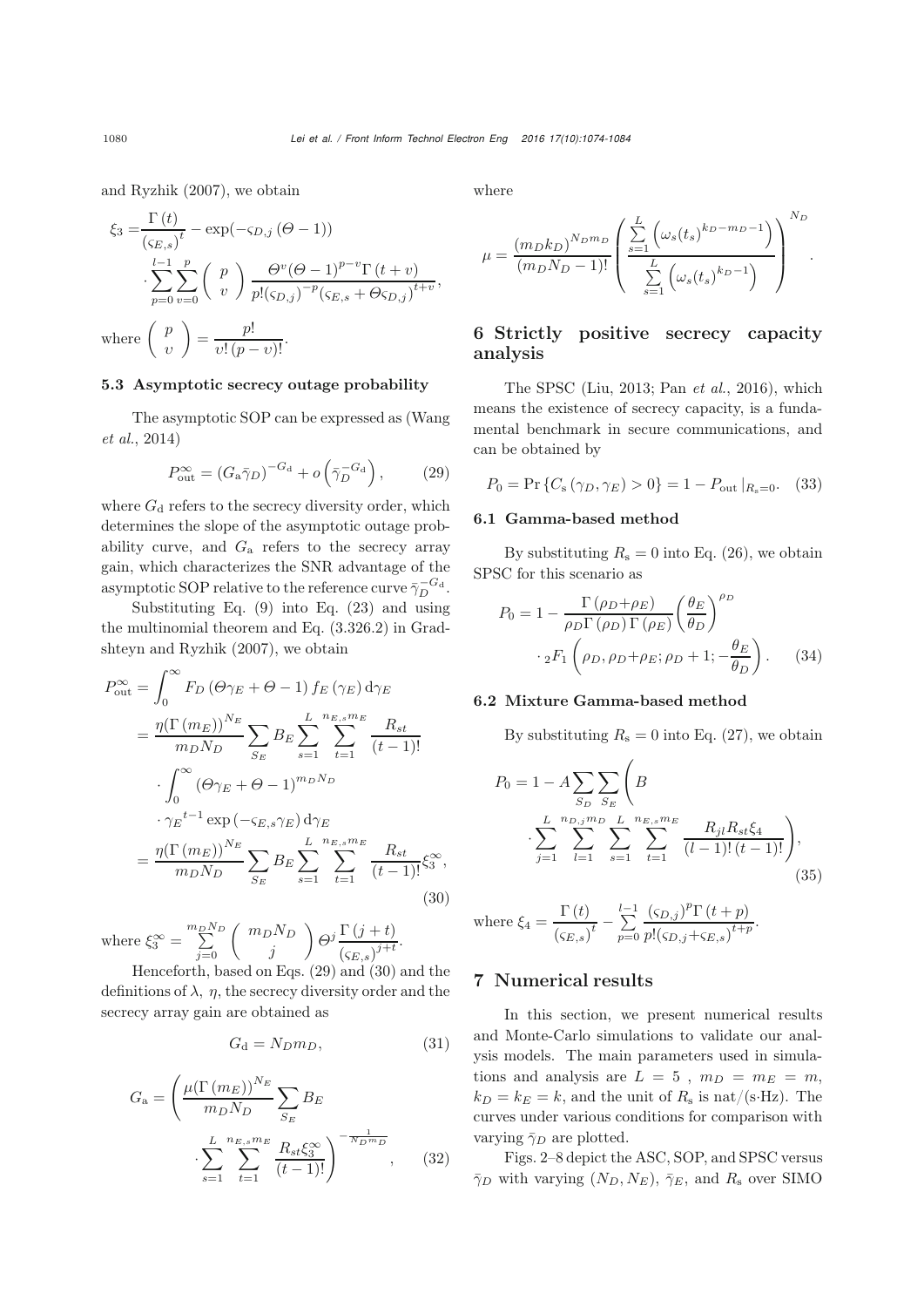$K_G$  channels, respectively. With the Gamma-based method, we obtain only the lower bound of the SOP and hence the results do not fully agree with the simulations, while the exact SOP can be achieved with the MG-based method. It is clear that the analysis results match very well with simulation curves in all figures except Fig. 8. Furthermore, it can be observed that the ASC, SOP, and SPSC for a higher  $\bar{\gamma}_D$  outperform the ones for a lower  $\bar{\gamma}_D$  scenario as a higher  $\bar{\gamma}_D$  signifies better channel conditions.

As demonstrated in Figs. 2–4, one can find that all the secrecy performance metrics are enhanced by increasing  $N_D$  or decreasing  $N_E$ , which signifies the number of antennas at  $D$  or  $E$ . It can be explained by the fact that  $N_D$  and  $N_E$  directly influence the receive diversity at  $D$  and  $E$ , respectively. From Figs. 3



Fig. 2 Average secrecy capacity versus  $\bar{\gamma}_D$  with  $m =$ **2**,  $R_s = 0.1$ ,  $k = 3$ , and  $\bar{\gamma}_E = 5$  dB



Fig. 3 Secrecy outage probability versus  $\bar{\gamma}_D$  with  $m = 2, R_s = 0.1, k = 3$ , and  $\bar{\gamma}_E = 1$  dB

and 6, we also observe that the asymptotic results accurately approach the secrecy diversity order and the secrecy array gain. According to Eq. (31), we can observe that the secrecy diversity order is independent of  $N_E$  and increases with the increase of  $N_D$ , which are testified by Fig. 3. As depicted in Figs. 5–7, one can observe that all the secrecy performance metrics are improved while decreasing  $\bar{\gamma}_E$ , which is the average SNR of the eavesdropper channel. It is because a lower  $\bar{\gamma}_E$  signifies weaker eavesdropper channel conditions. In Fig. 8, one can observe that the simulated values for  $P_{\text{out}}$  gradually approach the numerical results via the Gamma-based method as  $R_s$  decreases, which can be easily explained by  $\lim_{R_s \to 0} (\Theta - 1) \to 0$ , and very well match the analytical results via the MG-based method.



Fig. 4 Strictly positive secrecy capacity versus  $\bar{\gamma}_D$ with  $m = 2, R_s = 0.1, k = 3$ , and  $\bar{\gamma}_E = 5$  dB



Fig. 5 Average secrecy capacity versus  $\bar{\gamma}_D$  with  $R_s =$  $0.1, m = 2, k = 3$ , and  $N_D = N_E = 2$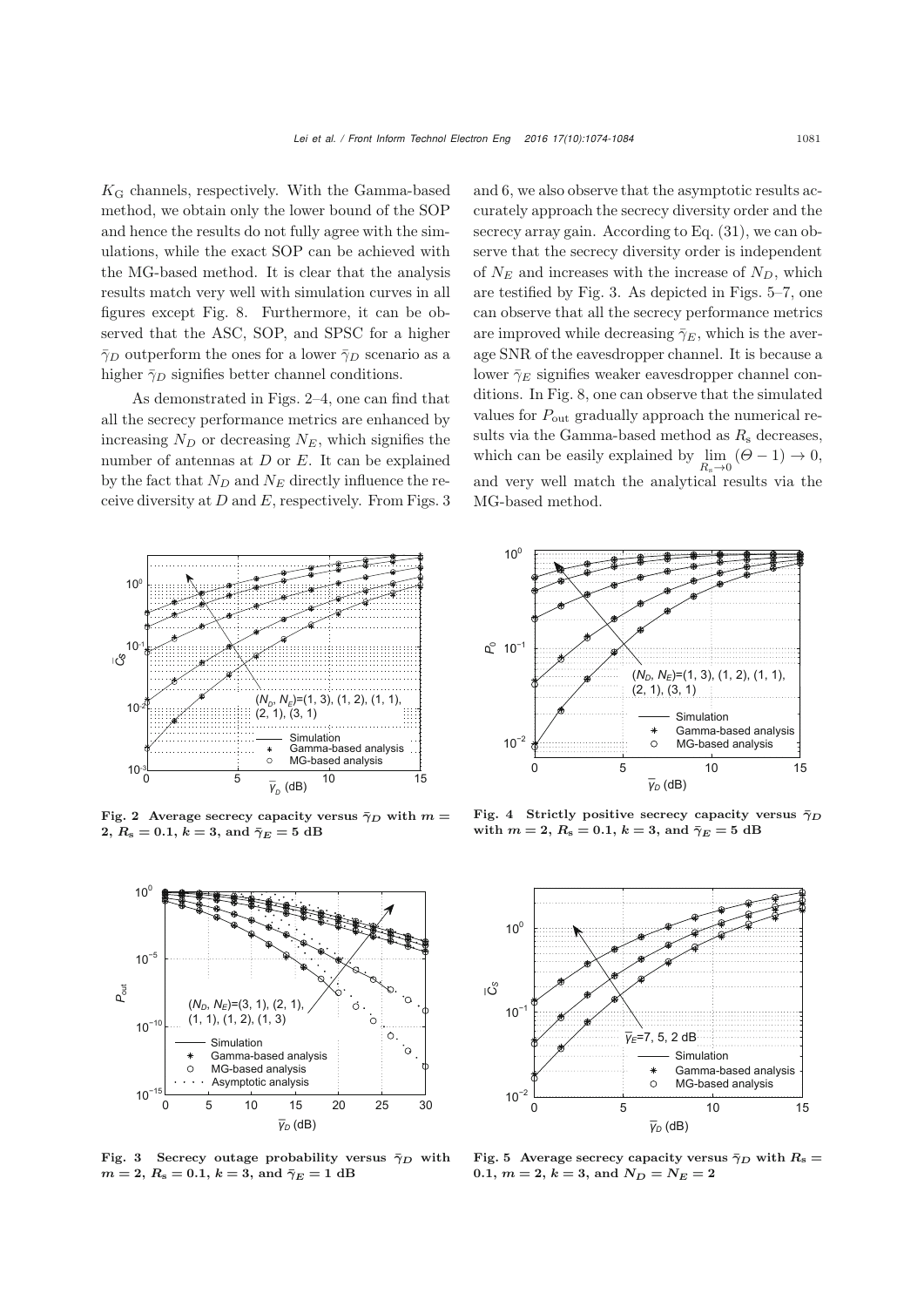

Fig. 6 Secrecy outage probability versus  $\bar{\gamma}_D$  with  $R_s = 0.1$ ,  $m = 2$ ,  $k = 3$ , and  $N_D = N_E = 2$ 



Fig. 7 Strictly positive secrecy capacity versus  $\bar{\gamma}_D$ with  $R_s = 0.1$ ,  $m = 2$ ,  $k = 3$ , and  $N_D = N_E = 2$ 



Fig. 8 Secrecy outage probability versus  $\bar{\gamma}_D$  with  $m = 2, k = 2, \bar{\gamma}_E = 2$  dB, and  $N_D = N_E = 2$ 

## 8 Conclusions

In this paper, the physical-layer security over independent SIMO K<sup>G</sup> channels was investigated via two different methods. In the first method, the sum of independent  $K_G$  RVs was approximated by a Gamma RV, and new closed-form expressions for the ASC, the bound of the SOP, and the SPSC over SIMO  $K_G$  fading channels were derived. In the second method, the  $K_G$  distribution was approximated by the MG distribution, and new closed-form expressions for the ASC, SOP, and SPSC were derived. Furthermore, the asymptotic SOP, the secrecy diversity order, and the secrecy array gain were obtained. The model considered in this paper is more general, and it can be applied in various practical application scenarios. For example, a radio cellular wireless communication system is composed of a single antenna mobile station (MS) and a base station (BS) with multiple antennas; another BS equipped with multiple antennas wants to overhear the information from the MS of the legitimate BS. Our results provide a unified model to analyze the secrecy performance over SIMO K<sup>G</sup> fading channels and can be readily applied to practical wireless system design, in which the physical-layer security issue is considered.

#### References

- <span id="page-8-0"></span>Abdi, A., Kaveh, M., 1998. *K* distribution: an appropriate substitute for Rayleigh-lognormal distribution in fading-shadowing wireless channels. *Electron. Lett.*, 34(9):851-852. http://dx.doi.org/10.1049/el:19980625
- <span id="page-8-3"></span>Abramowitz, M., Stegun, I.A., 1972. Handbook of Mathematical Functions: with Formulas, Graphs, and Mathematical Tables. Dover Press, New York.
- <span id="page-8-4"></span>Adamchik, V.S., Marichev, O.I., 1990. The algorithm for calculating integrals of hypergeometric type functions and its realization in REDUCE system. Proc. Int. Symp. on Symbolic and Algebraic Computation, p.212- 224. http://dx.doi.org/10.1145/96877.96930
- <span id="page-8-2"></span>Al-Ahmadi, S., Yanikomeroglu, H., 2010a. On the approximation of the generalized-*K* distribution by a Gamma distribution for modeling composite fading channels. *IEEE Trans. Wirel. Commun.*, 9(2):706-713. http://dx.doi.org/10.1109/TWC.2010.02.081266
- <span id="page-8-1"></span>Al-Ahmadi, S., Yanikomeroglu, H., 2010b. On the approximation of the PDF of the sum of independent generalized-*K* RVs by another generalized-*K* PDF with applications to distributed antenna systems. Proc. IEEE Wireless Communications and Networking Conf., p.1-6. http://dx.doi.org/10.1109/WCNC.2010.5506178
- <span id="page-8-5"></span>Ansari, I.S., Al-Ahmadi, S., Yilmaz, F., *et al.*, 2011. A new formula for the BER of binary modulations with dualbranch selection over generalized-*K* composite fading channels. *IEEE Trans. Commun.*, 59(10):2654-2658. http://dx.doi.org/10.1109/TCOMM.2011.063011.100303A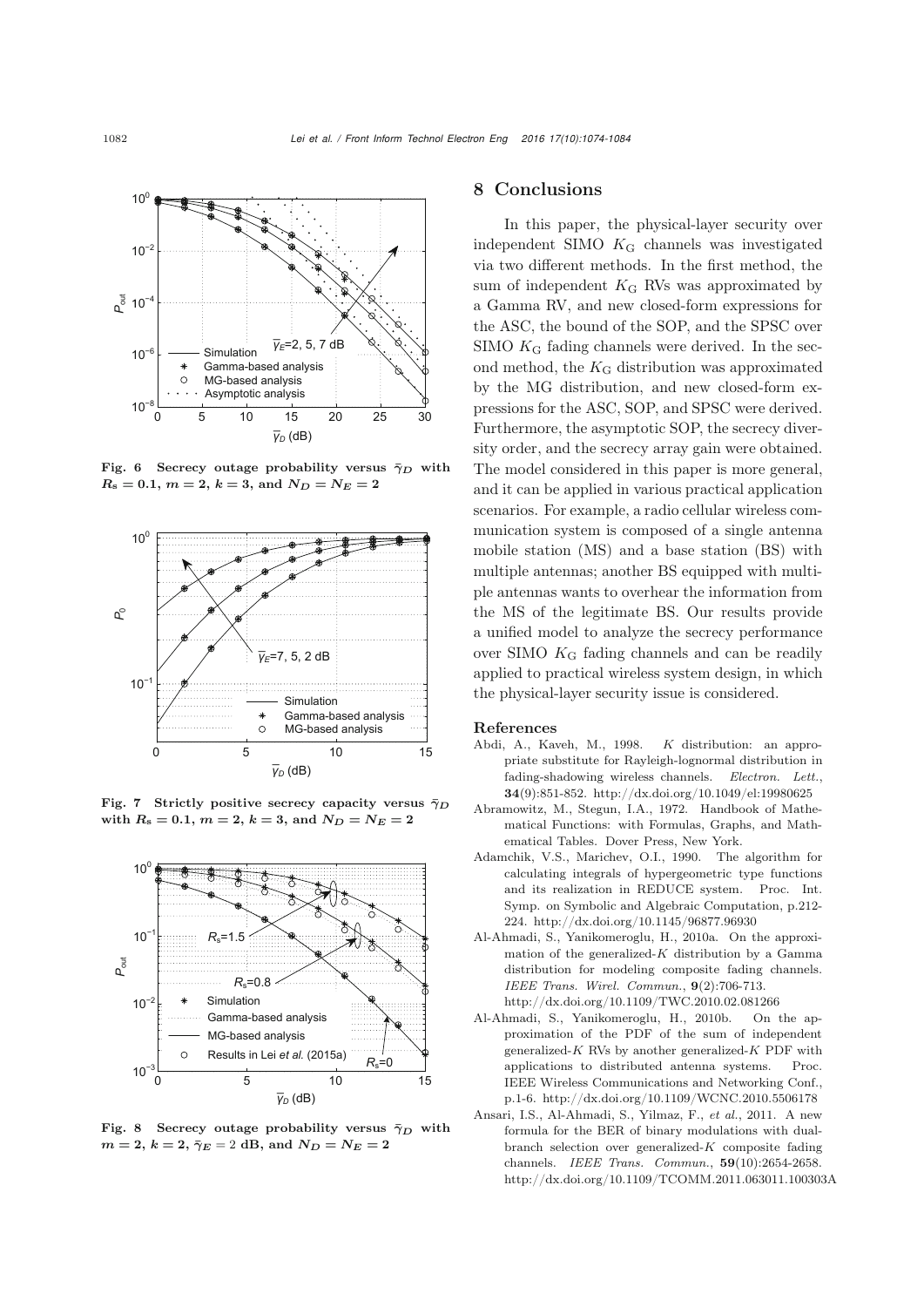- <span id="page-9-7"></span>Ata, S.Ö., Altunbaş, İ., 2015. Relay antenna selection for V2V communications using PLNC over cascaded fading channels. Proc. Int. Wireless Communications and Mobile Computing Conf., p.1336-1340. http://dx.doi.org/10.1109/IWCMC.2015.7289276
- <span id="page-9-18"></span>Atapattu, S., Tellambura, C., Jiang, H., 2011. A mixture Gamma distribution to model the SNR of wireless channels. *IEEE Trans. Wirel. Commun.*, 10(12):4193-4203. http://dx.doi.org/10.1109/TWC.2011.111210.102115
- <span id="page-9-2"></span>Bithas, P.S., Rontogiannis, A.A., 2015. Mobile communication systems in the presence of fading/shadowing, noise and interference. *IEEE Trans. Commun.*, 63(3):724- 737. http://dx.doi.org/10.1109/TCOMM.2015.2390625
- <span id="page-9-16"></span>Bithas, P.S., Sagias, N.C., Mathiopoulos, P.T., *et al.*, 2006. On the performance analysis of digital communications over generalized-*K* fading channels. *IEEE Commun. Lett.*, 10(5):353-355.

http://dx.doi.org/10.1109/LCOMM.2006.1633320

- <span id="page-9-22"></span>Bloch, M., Barros, J., Rodrigues, M.R.D., *et al.*, 2008. Wireless information-theoretic security. *IEEE Trans. Inform. Theory*, 54(6):2515-2534. http://dx.doi.org/10.1109/TIT.2008.921908
- <span id="page-9-13"></span>Chatzidiamantis, N.D., Karagiannidis, G.K., 2011. On the distribution of the sum of Gamma-Gamma variates and applications in RF and optical wireless communications. *IEEE Trans. Commun.*, 59(5):1298-1308. http://dx.doi.org/10.1109/TCOMM.2011.020811.090205
- <span id="page-9-19"></span>Cheng, W., 2013. Performance analysis and comparison
- of dual-hop amplify-and-forward relaying over mixture Gamma and generalized-*K* fading channels. Proc. Int. Conf. on Wireless Communications & Signal Processing, p.1-6.

http://dx.doi.org/10.1109/WCSP.2013.6677092

- <span id="page-9-17"></span>Gradshteyn, I., Ryzhik, I., 2007. Table of Integrals, Series, and Products (7th Ed.) Academic Press, USA.
- <span id="page-9-11"></span>Jiang, Y., Zhu, J., Zou, Y., 2015. Secrecy outage analysis of multi-user multi-eavesdropper cellular networks in the face of cochannel interference. *Dig. Commun. Netw.*,  $1(1):68-74.$

http://dx.doi.org/10.1016/j.dcan.2015.02.002

Jung, J., Lee, S.R., Park, H., *et al.*, 2013. Diversity analysis over composite fading channels using a mixture Gamma distribution. Proc. IEEE Int. Conf. on Communications, p.5824-5828.

http://dx.doi.org/10.1109/ICC.2013.6655526

<span id="page-9-1"></span>Jung, J., Lee, S.R., Park, H., *et al.*, 2014. Capacity and error probability analysis of diversity reception schemes over generalized-*K* fading channels using a mixture Gamma distribution. *IEEE Trans. Wirel. Commun.*, 13(9):4721-4730.

http://dx.doi.org/10.1109/TWC.2014.2331691

- <span id="page-9-4"></span>Laourine, A., Alouini, M.S., Affes, S., *et al.*, 2009. On the performance analysis of composite multipath/ shadowing channels using the G-distribution. *IEEE Trans. Commun.*, 57(4):1162-1170. http://dx.doi.org/10.1109/TCOMM.2009.04.070258
- <span id="page-9-14"></span>Lei, H., Gao, C., Ansari, I., *et al.*, 2015a. On physical layer security over SIMO generalized-*K* fading channels. *IEEE Trans. Veh. Technol.*, 65(9):7780-7785. http://dx.doi.org/10.1109/TVT.2015.2496353
- <span id="page-9-8"></span>Lei, H., Gao, C., Guo, Y., *et al.*, 2015b. On physical layer security over generalized Gamma fading channels.

*IEEE Commun. Lett.*, 19(7):1257-1260. http://dx.doi.org/10.1109/LCOMM.2015.2426171

- <span id="page-9-15"></span>Lei, H., Zhang, H., Ansari, I., *et al.*, 2016a. Performance analysis of physical layer security over generalized-*K* fading channels using a mixture Gamma distribution. *IEEE Commun. Lett.*, 20(2):408-411. http://dx.doi.org/10.1109/LCOMM.2015.2504580
- <span id="page-9-20"></span>Lei, H., Zhang, H., Ansari, I., *et al.*, 2016b. Secrecy outage analysis for SIMO underlay cognitive radio networks over generalized-*K* fading channels. *IEEE Signal Process. Lett.*, 23(8):1106-1110. http://dx.doi.org/10.1109/LSP.2016.2587323
- <span id="page-9-12"></span>Liu, H., Zhao, H., Jiang, H., *et al.*, 2016. Physical-layer secrecy outage of spectrum sharing CR systems over fading channels. *Sci. China Inform. Sci.*, 59:102308. http://dx.doi.org/10.1007/s11432-015-5451-2
- <span id="page-9-23"></span>Liu, X., 2013. Probability of strictly positive secrecy capacity of the Weibull fading channel. Proc. IEEE Global Communications Conf., p.659-664. http://dx.doi.org/10.1109/GLOCOM.2013.6831147
- <span id="page-9-9"></span>Pan, G., Tang, C., Zhang, X., *et al.*, 2016. Physical-layer security over non-small-scale fading channels. *IEEE Trans. Veh. Technol.*, 65(3):1326-1339. http://dx.doi.org/10.1109/TVT.2015.2412140
- <span id="page-9-24"></span>Prudnikov, A.P., Brychkov, Y.A., Marichev, O.I., 1992. Integrals and Series, Volume 2: Special Functions. Gordon and Breach Science Publishers, New York.
- <span id="page-9-3"></span>Shankar, P.M., 2004. Error rates in generalized shadowed fading channels. *Wirel. Pers. Commun.*, 28(3):233- 238.

http://dx.doi.org/10.1023/B:wire.0000032253.68423.86

- <span id="page-9-0"></span>Stuber, G.L., 2011. Principles of Mobile Communication. Springer Science & Business Media, New York.
- <span id="page-9-21"></span>Wang, L., Elkashlan, M., Huang, J., *et al.*, 2014. Secure transmission with antenna selection in MIMO Nakagami-*m* fading channels. *IEEE Trans. Wirel. Commun.*, 13(11):6054-6067. http://dx.doi.org/10.1109/TWC.2014.2359877
- <span id="page-9-5"></span>Yadav, S., Upadhyay, P.K., 2013. Performance analysis of two-way AF relaying systems over cascaded generalized-*K* fading channels. Proc. National Conf. on Communications, p.1-5.

http://dx.doi.org/10.1109/NCC.2013.6487901

- <span id="page-9-6"></span>Yang, N., Wang, L., Geraci, G., *et al.*, 2015. Safeguarding 5G wireless communication networks using physical layer security. *IEEE Commun. Mag.*, 53(4):20-27. http://dx.doi.org/10.1109/MCOM.2015.7081071
- Zou, Y., Wang, X., Shen, W., 2013. Optimal relay selection for physical-layer security in cooperative wireless networks. *IEEE J. Sel. Areas Commun.*, 31(10):2099- 2111. http://dx.doi.org/10.1109/JSAC.2013.131011
- Zou, Y., Champagne, B., Zhu, W.P., *et al.*, 2015a. Relayselection improves the security-reliability trade-off in cognitive radio systems. *IEEE Trans. Commun.*, 63(1):215-228.

http://dx.doi.org/10.1109/TCOMM.2014.2377239

<span id="page-9-10"></span>Zou, Y., Zhu, J., Wang, X., *et al.*, 2015b. Improving physicallayer security in wireless communications using diversity techniques. *IEEE Netw.*, 29(1):42-48. http://dx.doi.org/10.1109/MNET.2015.7018202